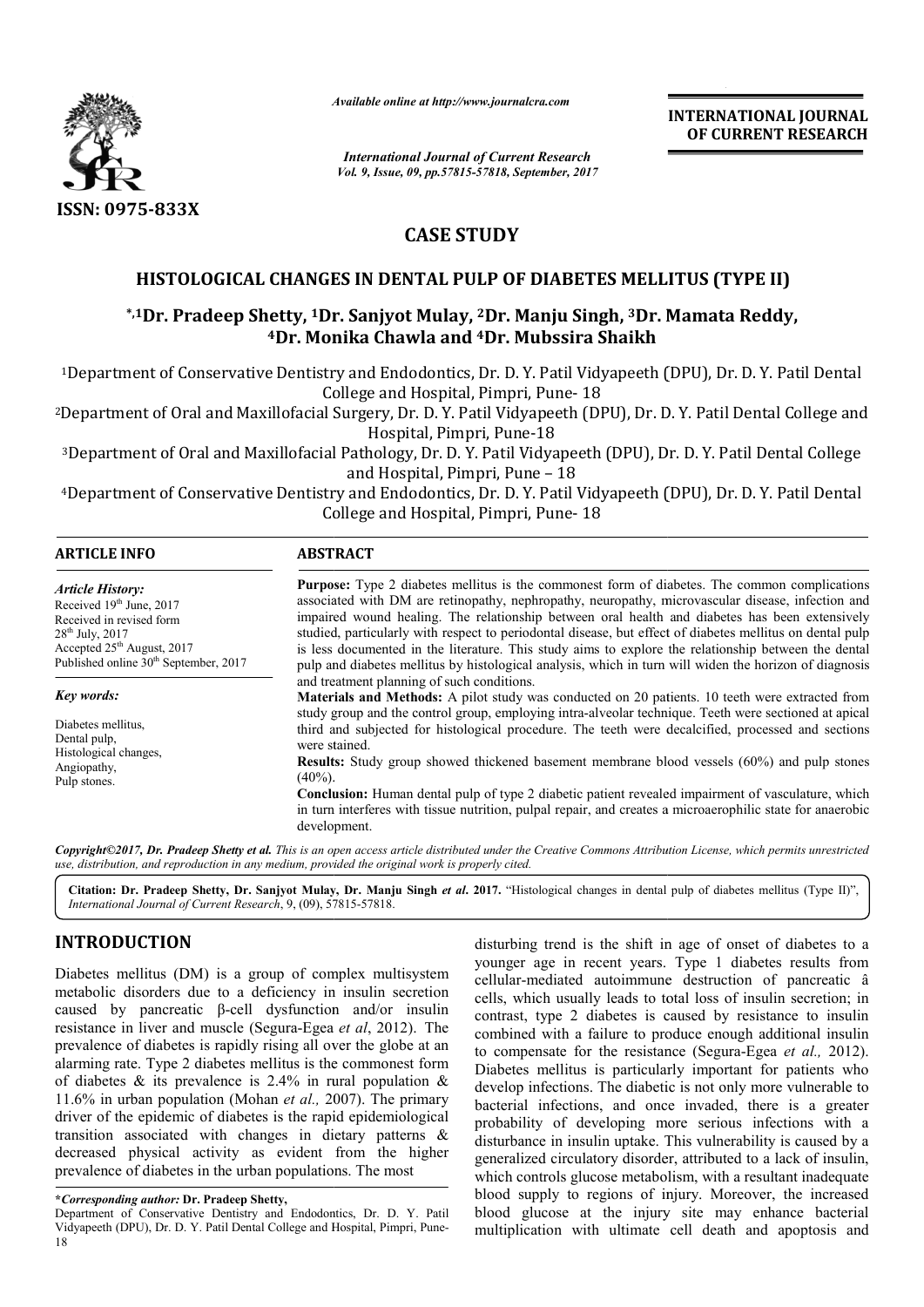clearance of leukocytes with arrest of polymorphonuclear leucocyte recruitment. Type 2 diabetes is commonly linked to obesity, which contributes to insulin resistance through elevation of circulating levels of free fatty acids derived from the adipocytes; these free fatty acids inhibit glucose uptake, glycogen synthesis and glycolysis (Tunes *et al.,* 2010). The common complications associated with DM are retinopathy, nephropathy, neuropathy, microvascular disease, infection and impaired wound healing. The relationship between oral health and diabetes has been extensively studied, particularly with respect to periodontal disease, but effect of diabetes mellitus on dental pulp is less documented in the literature. Only two human histologic pulp studies have been reported according to computer analysis. Russel reported that the changes observed in the periodontal tissue were the same as in the pulps, angiopathies, and a thickened basement membrane. These changes were located in both large and small pulp vessels (Russel, 1967). Contrary to this, Bissada and Sharawy found no vascular changes in the dental pulps of diabetics (Bissada, 1970). Endodontists and even general practitioners come across various diabetic patients with pulp and periapical problems and also this systemic disease has the direct influence on the healing of the same. This study aims to explore the relationship between the dental pulp and diabetes mellitus by histological analysis, which in turn will widen the horizon of diagnosis and treatment planning of such conditions.

### **MATERIALS AND METHODS**

A pilot study was conducted on the patients attending the Out Patient Department of Dr. D. Y. Patil Dental College and Hospital, Pimpri, Pune with a complaint of tooth mobility and partially edentulous mouth. Patients between 45-65 years with a history of controlled diabetes mellitus, whose teeth were indicated for extraction due to periodontal reasons, were included in the study. While, patients with h/o Type 1 diabetes and teeth indicated for root canal treatment were excluded. For control group, patients between similar age group with no h/o diabetes mellitus were selected. A sample size of 20 was considered using convenient sampling technique. Ethical clearance was taken from the institutional review board. Patients meeting following inclusion and exclusion criteria were considered. Informed consent was obtained from all the subjects willing to participate in the study. All these patients participating in the study underwent recent random serum glucose estimation by the same pathologist. 10 teeth were extracted from study group and the control group. All the teeth were extracted under local anesthesia using 2% lignocaine hydrochloride with 1:200,000 adrenaline, employing intraalveolar technique. Standard postoperative instructions were given. Teeth were sectioned at apical third and subjected for histological procedure (Fig 1). The teeth were decalcified, processed and sections were stained with hematoxylin and eosin.

### **RESULTS**

Angiopathic changes like thickened basement membrane were evident in both large and small blood vessels of six teeth in study group along with pulp fibrosis (Fig 2 and 3), while control group showed no thickened basement membrane in blood vessels. Pulp stones were evident in four teeth of study group (Fig. 4 and 5).



**Fig.1. Photograph showing apical sectioning of the extracted tooth**



**Fig.2. Microphotograph (40x) showing thickened basement membrane of blood vessel**



**Fig.3. Microphotograph (40x) showing pulp fibrosis**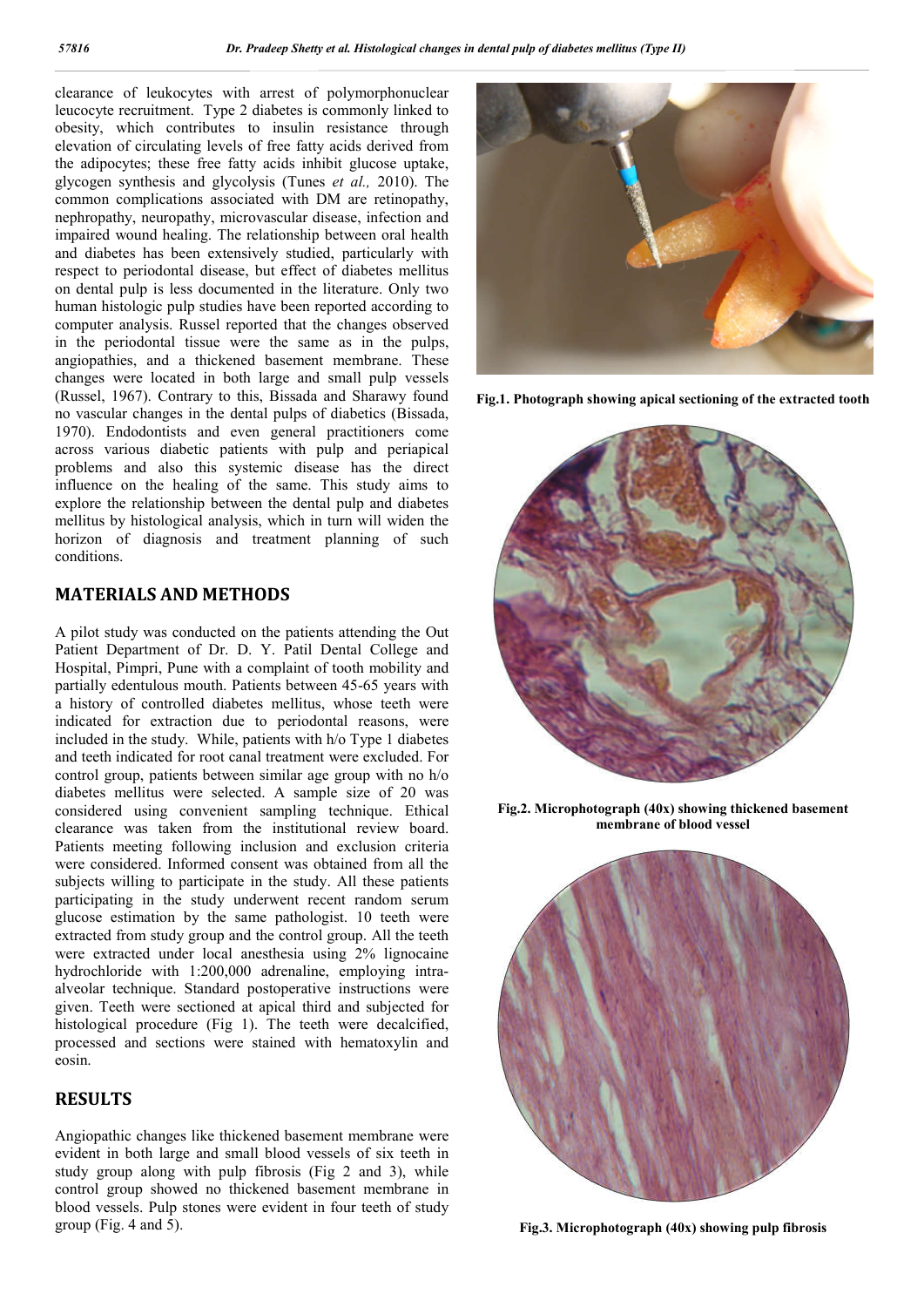

**Fig.4. Microphotograph (10x) showing no thickened basement membrane**



**Fig.5. Microphotograph (10x) showing pulp stones**

#### **DISCUSSION**

It is very well proved that diabetes mellitus (Type 1and 2) is associated with systemic complications and with depression of natural defenses against infection. Usually Systemic changes are seen on oral tissues also. Patients with poorly controlled diabetes have a chronic metabolism disorder of carbohydrate and lipid metabolism, and are prone to gingival and dental injuries (Listgarten *et al.,* 1974). Since dental pulp has limited or no collateral circulation if diabetes causes vascular changes in periapical tissues it should results in vascular changes in pulp as well. In this study though sample size is very limited, still we are able to notice the vascular and cellular changes in the pulp with diabetic mellitus. Angiopathies were noticed in both the small and large blood vessels. This is commonly seen in glomerulus, retina, skin and muscle. But gingival microvasculature also showed same changes in normal and inflamed gingiva (Fouad, 2003). Both generalized accumulation of atheromatous deposit in the vessels lumen and increased endothelial cell permeability occur. These changes impair the leukotactic response and decrease the leucocyte microbicidal activity. Vascular changes with thickened

basement membrane may lead to increased inflammatory reaction and in uncontrolled or poorly controlled diabetic the inflammatory reaction is more acute because of vascular leakage and cell dehiscence.

According to the histological investigation conducted by Russel on the human pulp of non-carious extracted teeth of seven patients suffering from diabetes for a long term duration and control group of 13 non-diabetics which concluded that calcification in angiopathies and thickened basement membrane were noted in both large and small blood vessels, and vascular changes seemed more pronounced in the central area of the pulp (Russel, 1967). Calcifications in diabetics were frequent and often sickle-shaped. In another histopathological study, conducted by Bissada and Sharawy on 21 human dental pulps of diabetics and 20 matched controls, no vascular changes groups were found in the dental pulp of both (Bissada, 1970). However, amorphous calcified bodies in the pulp of diabetics were found. Dental pulp of patients who suffer from diabetes mellitus tend to age more readily because it of obliterate endarteritis and because it has limited or no collateral blood circulation in fully developed teeth. The clinical significance of pulpal calcification is not completely understood. It has been reported upon numerous occasions that pulp stones are a cause of pain, varying from mild to severe excruciating pain. Given the association between pulp stones and nerve tissue, both in terms of pulp stone formation and nerve fibre entrapment, it has been suggested that some pain of an idiopathic nature may be caused by pulp stones This may be one of the predisposing factor unknown pain in diabetic patients. Another observation on these dental pulps revealed significant increase in volumetric density of collagen fibers and fibroblasts when compared to control group. This may because of age changes in pulp. Histological Analysis of periapical area in animal studies showed huge periapical lesions & severe alveolar bone loss when compare to control group suggesting that the metabolic conditions produced by the diabetes may increase the development of periradicular lesions (Nayak *et al.,* 2013). Vascular Changes in the pulp of DM patients may also induce changes in immune cell function produce an inflammatory response his predisposes to chronic inflammation, progressive tissue breakdown, and diminished tissue repair capacity (Delamaire *et al.,* 1997). Detailed human pulp studies, at present, do not exist in diabetes mellitus, but still we can understand from these observations that the impaired vasculature also interferes with tissue nutrition, pulpal repair, and creates a microaerophilic state for anaerobic development.

#### **REFERENCES**

- Bissada, N.F., Sharawy, A.M. 1970. Histologic study of gingival and pulpal vascular changes in human diabetics. *Eygpt Dent J*., 16:283-296.
- Delamaire, M., Maugendre, D., Moreno, M., Le Goff, M.C., Allannic, H., Genetet, B. 1997. Impaired leukocyte functions in diabetic patients. *Diabet Med*., 14:29-34.
- Fouad, A.F. 2003. Diabetes Mellitus as a Modulating Factor of Endodontic Infections. *J Dent Edu*., 67(4):459-67.
- Listgarten, M. A., Ricker, Jr, F. H., Laster, L., Shapiro, J., Cohen, D.W. 1974. Vascular Basement Lamina Thickness in the Normal and Inflamed Gingiva of Diabetics and Non-Diabetics. *J Periodontol*., 45(9):676-84.